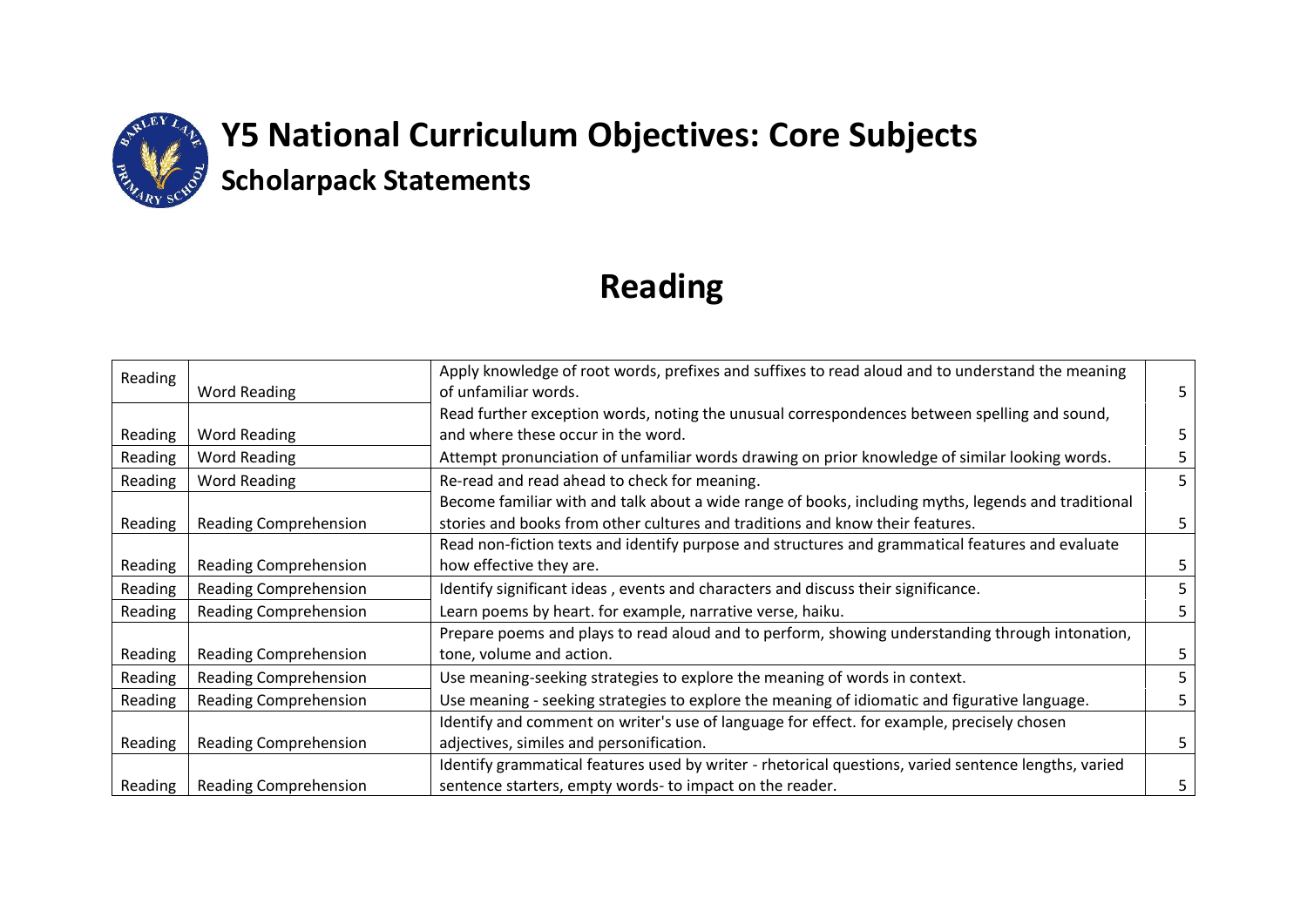| Reading | Reading Comprehension        | Draw inferences such as inferring characters' feelings, thought sand motives from their actions. | 5 |
|---------|------------------------------|--------------------------------------------------------------------------------------------------|---|
| Reading | <b>Reading Comprehension</b> | Justify inferences with evidence from the text.                                                  |   |
| Reading | <b>Reading Comprehension</b> | Make predictions from what has been read.                                                        | 5 |
| Reading | <b>Reading Comprehension</b> | Summarise the main ideas drawn from a text.                                                      | 5 |
| Reading | <b>Reading Comprehension</b> | Identify the effect of the context on a text. for example, historical or other cultures.         | 5 |
| Reading | Reading Comprehension        | Identify how language, structure and presentation contribute to the meaning of a text.           | 5 |
| Reading | <b>Reading Comprehension</b> | Express a personal point of view about a text, giving rea sons.                                  | 5 |
| Reading | Reading Comprehension        | Make connections between other similar texts, prior knowledge and experience.                    | 5 |
| Reading | <b>Reading Comprehension</b> | Compare different versions of texts and talk about their differences and similarities.           | 5 |
| Reading | <b>Reading Comprehension</b> | Listen to and build on others' ideas and opinions about a text.                                  | 5 |
| Reading | <b>Reading Comprehension</b> | Present an oral overview or summary of a text.                                                   | 5 |
| Reading | Reading Comprehension        | Present the author's viewpoint of a text.                                                        | 5 |
| Reading | <b>Reading Comprehension</b> | Present a personal point of view based on what has been read.                                    | 5 |
| Reading | <b>Reading Comprehension</b> | Listen to others' personal point of view.                                                        | 5 |
| Reading | Reading Comprehension        | Explain a personal point of view and give reasons.                                               | 5 |
| Reading | <b>Reading Comprehension</b> | Know the difference between fact and opinion.                                                    | 5 |
| Reading | <b>Reading Comprehension</b> | Use knowledge of structure of text type to find key information.                                 | 5 |
| Reading | <b>Reading Comprehension</b> | Use text marking to identify key information in a text.                                          | 5 |
| Reading | <b>Reading Comprehension</b> | Make notes from text marking.                                                                    | 5 |

|         |                                     | Express opinions about a text, using evidence from the text, giving reasons and explanations. Point, |    |
|---------|-------------------------------------|------------------------------------------------------------------------------------------------------|----|
| Reading | <b>Reading Exceeding Statements</b> | evidence, explanation. (PEE).                                                                        |    |
| Reading | <b>Reading Exceeding Statements</b> | Adapt own opinion in the light of further reading or others' ideas.                                  |    |
| Reading | <b>Reading Exceeding Statements</b> | Identify formal and informal language.                                                               |    |
| Reading | <b>Reading Exceeding Statements</b> | Know the features of different narrative text types, for example, adventure, fantasy, myths.         |    |
| Reading | <b>Reading Exceeding Statements</b> | Compare texts by the same writer.                                                                    |    |
| Reading | <b>Reading Exceeding Statements</b> | Compare texts by different writers on the same topic.                                                |    |
| Reading | <b>Reading Exceeding Statements</b> | Summarise key information from different texts.                                                      | 5. |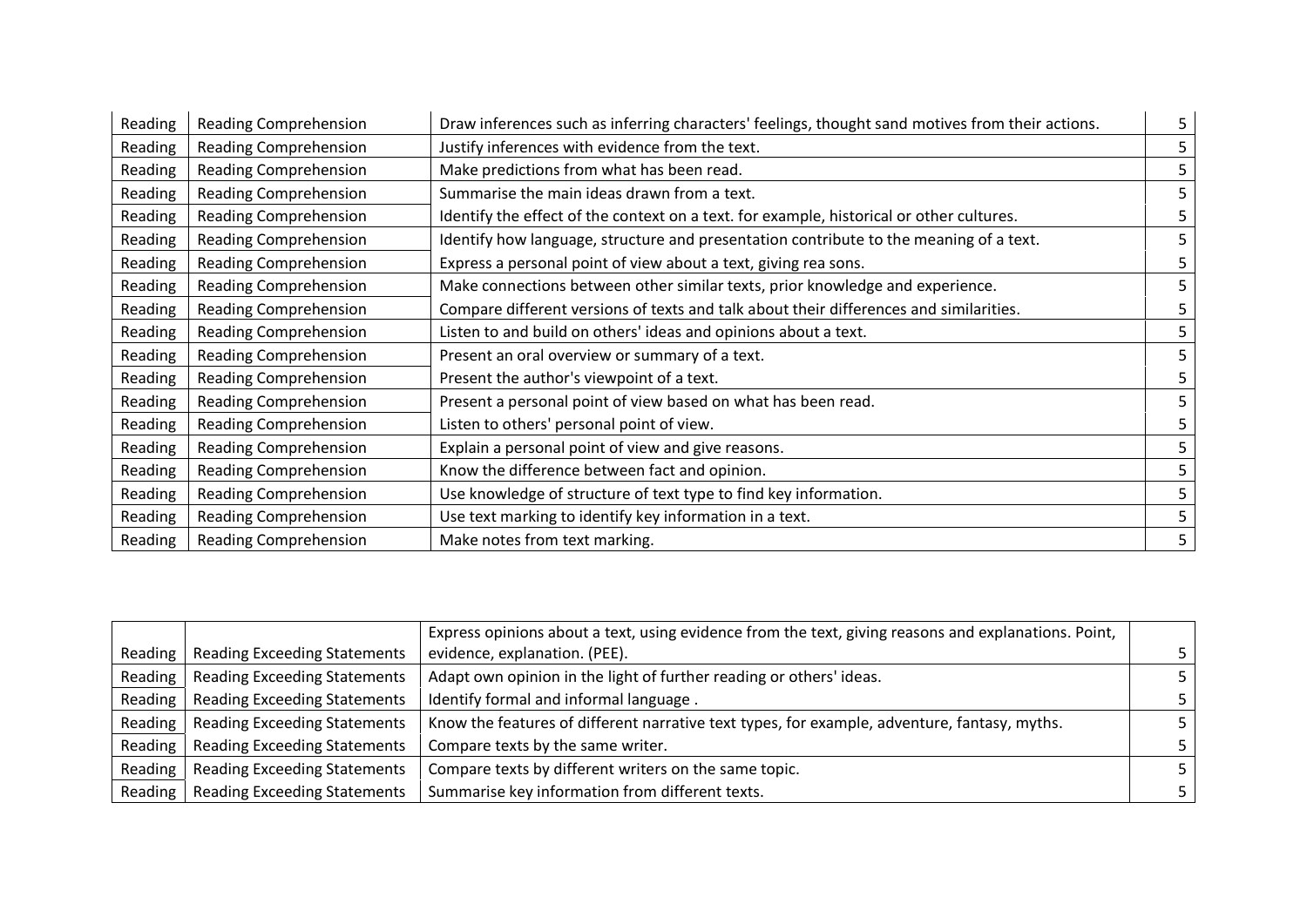| Reading | <b>Reading Exceeding Statements</b> | Empathise with different character's points of view.                                             |  |
|---------|-------------------------------------|--------------------------------------------------------------------------------------------------|--|
| Reading | <b>Reading Exceeding Statements</b> | Infer meaning using evidence from the text and wider reading and personal experience.            |  |
|         |                                     | Explain how a writer's use of language and grammatical features have been used to create effects |  |
| Reading | <b>Reading Exceeding Statements</b> | and impact on the reader.                                                                        |  |
| Reading | <b>Reading Exceeding Statements</b> | Explain how punctuation marks the grammatical boundaries of sentences and gives meaning.         |  |
| Reading | <b>Reading Exceeding Statements</b> | Know how the way a text is organised supports the purpose of the writing.                        |  |
| Reading | <b>Reading Exceeding Statements</b> | Use scanning and text marking to find and identify key information.                              |  |

## **Writing**

| Writing | Transcription | Form verbs with prefixes. for example, dis, de, mis, over and re.                                               | 5. |
|---------|---------------|-----------------------------------------------------------------------------------------------------------------|----|
| Writing | Transcription | Convert nouns or adjectives into verbs by adding a suffix. for example, ate, ise, ify.                          | 5. |
| Writing | Transcription | Understand the general rules for adding prefixes and suffixes above.                                            | 5. |
| Writing | Transcription | Spell some words with 'silent' letters, e.g. knight, psalm, solemn.                                             | 5. |
| Writing | Transcription | Distinguish between homophones and other words which are often confused.                                        | 5. |
| Writing | Transcription | Spell identified commonly misspelt words from Year 5 and 6 wordlist.                                            | 5. |
| Writing | Transcription | Use the first three or four letters of a word to check spelling, meaning or both of these in a dictionary.      | 5. |
| Writing | Transcription | Use a thesaurus.                                                                                                |    |
| Writing | Transcription | Use a range of spelling strategies.                                                                             | 5. |
|         |               | Choose which shape of a letter to use when given choices and deciding, as part of their personal style, whether |    |
| Writing | Transcription | or not to join specific letters.                                                                                | 5. |
| Writing | Transcription | Choose the writing implement that is best suited fora task (e.g. quick notes, letters).                         | 5. |
| Writing | Composition   | Know the audience for and purpose of the writing.                                                               | 5. |
| Writing | Composition   | Use the features and structures of text types taught so far.                                                    | 5. |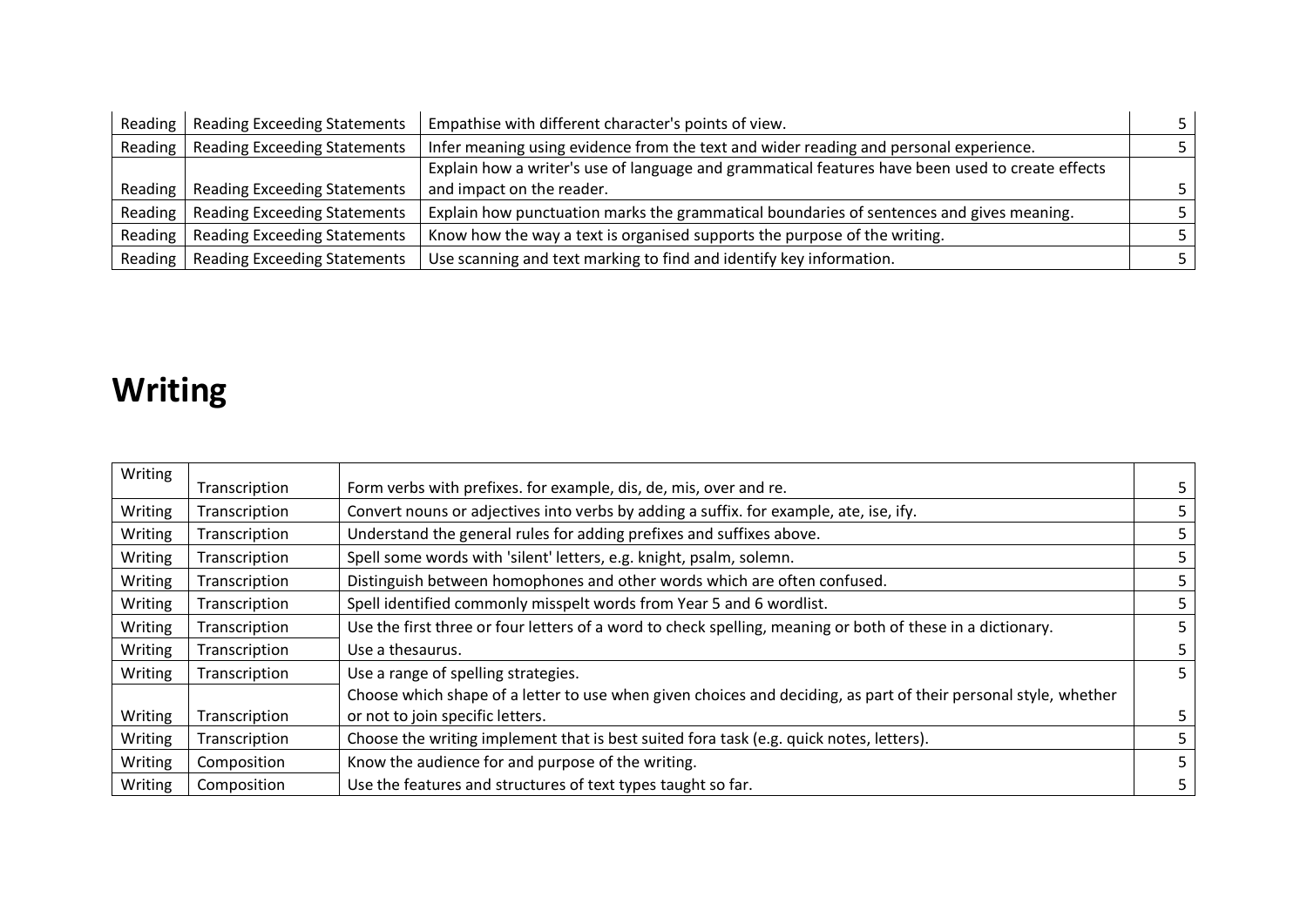| Writing | Composition | Use grammatical features and vocabulary appropriate for the text types taught so far.                        | 5                       |
|---------|-------------|--------------------------------------------------------------------------------------------------------------|-------------------------|
| Writing | Composition | Start sentences in different ways.                                                                           | 5                       |
| Writing | Composition | Use sentence starters to highlight the main idea.                                                            | 5                       |
| Writing | Composition | Develop characters through action and dialogue.                                                              | 5                       |
| Writing | Composition | Establish viewpoint as the writer through commenting on characters or events.                                | 5                       |
| Writing | Composition | Show how grammar and vocabulary choices create impact on the reader.                                         | 5                       |
| Writing | Composition | Choose vocabulary to engage and impact on the reader.                                                        | 5                       |
| Writing | Composition | Use stylistic devices to create effects in writing, for example, simile, metaphor, personification.          | 5                       |
| Writing | Composition | Add well-chosen detail to interest the reader.                                                               | 5                       |
| Writing | Composition | Summarise a paragraph or event.                                                                              | 5                       |
| Writing | Composition | Organise writing into paragraphs to show different information or events.                                    | 5                       |
| Writing | Composition | Use cohesive devices (connecting adverbs and adverbials) to link ideas within paragraphs.                    | 5                       |
| Writing | Composition | Use modal verbs or adverbs to indicate degrees of possibility.                                               | 5                       |
|         |             | Use relative clauses beginning with who, which, where, when, whose, that or with an implied (i.e.            |                         |
| Writing | Composition | omitted) relative pronoun.                                                                                   | 5                       |
| Writing | Composition | Use commas to clarify meaning or avoid ambiguity in writing.                                                 | $\overline{\mathbf{5}}$ |
| Writing | Composition | Use brackets, dashes or commas to indicate parenthesis.                                                      | 5                       |
| Writing | Composition | Assess the effectiveness of their own and others' writing.                                                   | $\overline{\mathbf{5}}$ |
| Writing | Composition | Suggest changes to vocabulary, grammar and punctuation to enhance effects and clarify meaning.               | 5                       |
| Writing | Composition | Ensure the consistent and correct use of tense throughout apiece of writing.                                 | 5                       |
| Writing | Composition | Ensure correct subject and verb agreement when using singular and plural.                                    | 5                       |
| Writing | Composition | Distinguish between the language of speech and writing.                                                      | 5                       |
| Writing | Composition | Distinguish between the formal and informal spoken and written language.                                     | 5                       |
| Writing | Composition | Proof-read for spelling and punctuation errors.                                                              | 5                       |
| Writing | Composition | Perform their own compositions, using appropriate intonation, volume, and movement so that meaning is clear. | 5                       |

| Writing | $_1$ Use paragraphs to structure the plot in narrative writing, showing changes in time, |                   |  |
|---------|------------------------------------------------------------------------------------------|-------------------|--|
|         | Writing Exceeding Statements                                                             | place and events. |  |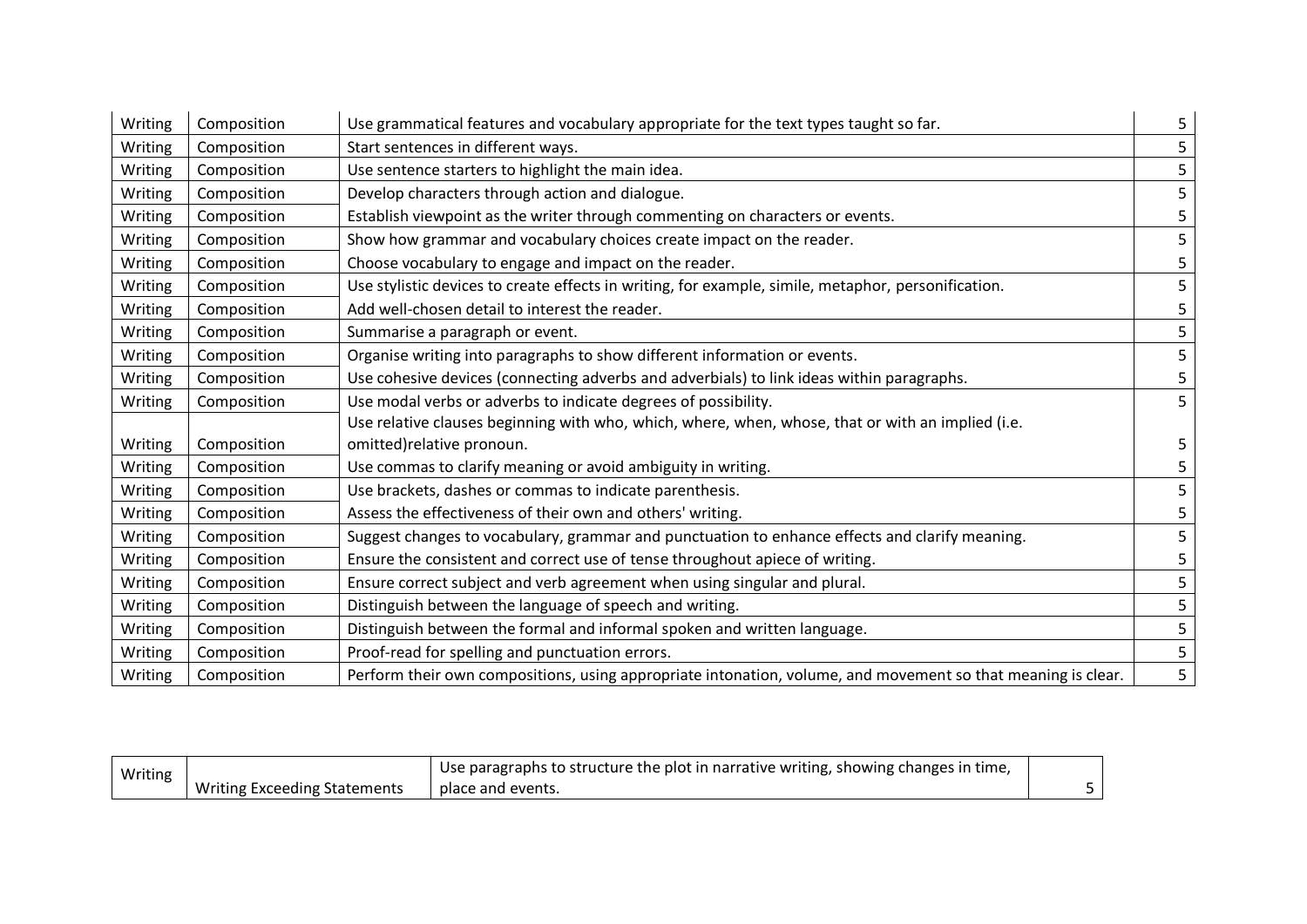| Writing | <b>Writing Exceeding Statements</b> | Use changes in time and place to guide the reader through the text.                 |    |
|---------|-------------------------------------|-------------------------------------------------------------------------------------|----|
|         |                                     | Use paragraphs to organise information logically and shape a non-fiction text       |    |
| Writing | <b>Writing Exceeding Statements</b> | effectively.                                                                        | 5. |
| Writing | <b>Writing Exceeding Statements</b> | Sustain and develop ideas within a paragraph, introducing it with a topic sentence. |    |
| Writing | <b>Writing Exceeding Statements</b> | Close text with reference to its opening.                                           |    |
| Writing | <b>Writing Exceeding Statements</b> | Re-order sentences to create impact on the reader.                                  |    |
| Writing | <b>Writing Exceeding Statements</b> | Use expanded noun phrases to add well thought out detail to writing.                |    |
|         |                                     | Use punctuation to clarify meaning of sentences - commas to mark phrases and        |    |
| Writing | <b>Writing Exceeding Statements</b> | clauses.                                                                            |    |
| Writing | <b>Writing Exceeding Statements</b> | Use dialogue effectively and punctuate it accurately.                               |    |

## **Spoken Language**

| Spoken Language | Spoken Language | Engage the interest of the listener by varying their expression and vocabulary.                     | 5. |
|-----------------|-----------------|-----------------------------------------------------------------------------------------------------|----|
| Spoken Language | Spoken Language | Adapt spoken language to the audience, purpose and context.                                         | 5. |
| Spoken Language | Spoken Language | Explain the effect of using different language for different purposes.                              |    |
| Spoken Language | Spoken Language | Develop ideas and opinions with relevant detail.                                                    |    |
| Spoken Language | Spoken Language | Express ideas and opinions, justifying a point of view.                                             |    |
| Spoken Language | Spoken Language | Show understanding of the main points, significant details and implied meanings in a discussion.    |    |
|                 |                 | Listen carefully in discussions, make contributions and ask questions that are responsive to others |    |
| Spoken Language | Spoken Language | 'ideas and views.                                                                                   | 5. |
| Spoken Language | Spoken Language | Begin to use Standard English in formal situations.                                                 | 5. |
| Spoken Language | Spoken Language | Begin to use hypothetical language to consider more than one possible outcome or solution.          | 5. |
| Spoken Language | Spoken Language | Perform own compositions, using appropriate intonation and volume so that meaning is clear.         | 5. |
|                 |                 | Perform poems or plays from memory, making careful choices about how they convey ideas about        |    |
| Spoken Language | Spoken Language | characters and situations by adapting expression and tone.                                          |    |
| Spoken Language | Spoken Language | Understand and begin to select the appropriate register according to the context.                   |    |
| Spoken Language | Spoken Language | Understand and begin to select the appropriate register according to the context.                   |    |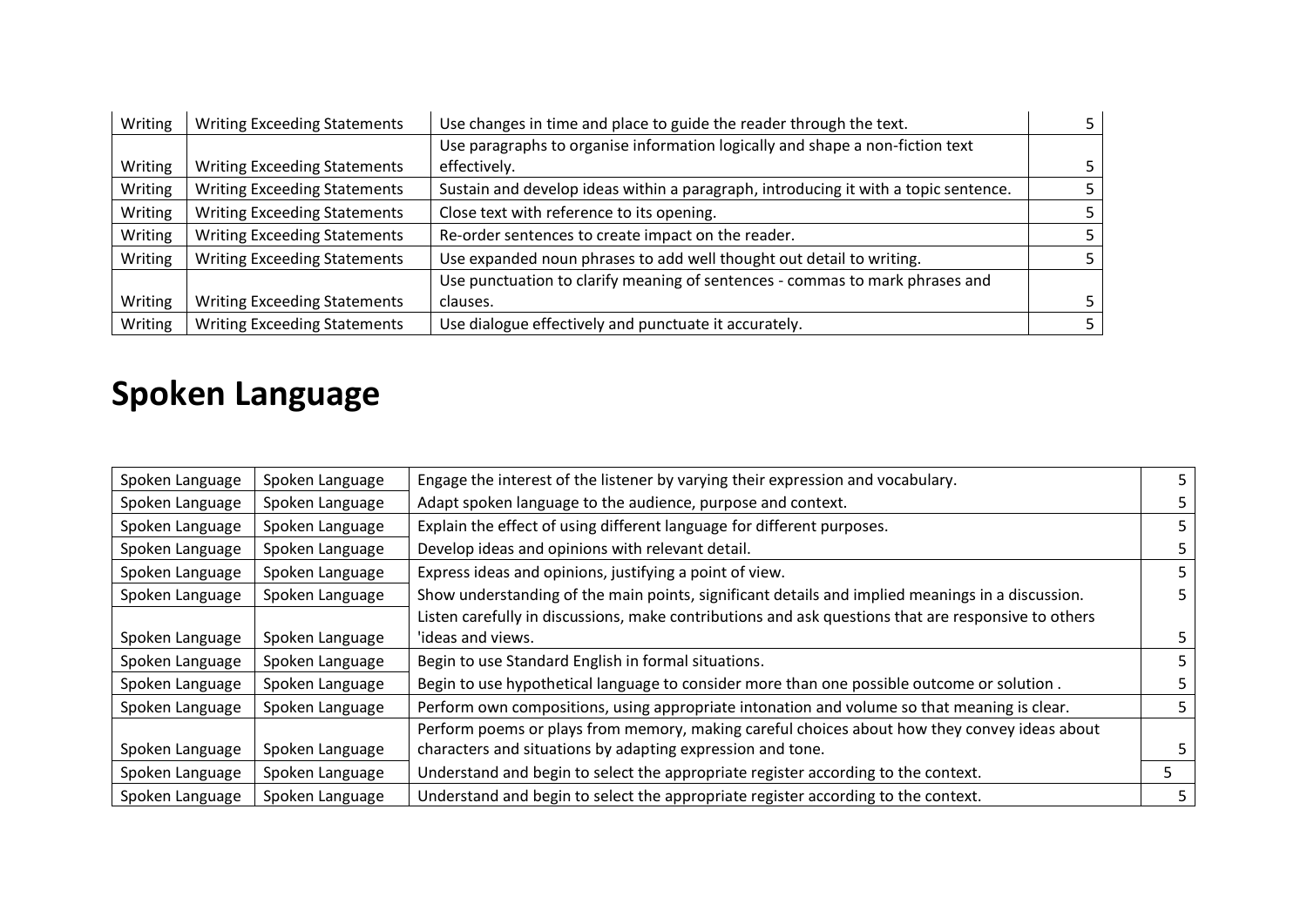|                 |                                      | Organise and shape a talk, making connections between ideas and drawing on   |  |
|-----------------|--------------------------------------|------------------------------------------------------------------------------|--|
| Spoken Language | Spoken Language Exceeding Statements | different points of view.                                                    |  |
| Spoken Language | Spoken Language Exceeding Statements | Use Standard English appropriately.                                          |  |
| Spoken Language | Spoken Language Exceeding Statements | Use persuasive language and techniques to influence the listener.            |  |
|                 |                                      | Show understanding of how and why language choices vary in their own and     |  |
| Spoken Language | Spoken Language Exceeding Statements | others' talk in different contexts.                                          |  |
| Spoken Language | Spoken Language Exceeding Statements | Sustain listening to different sources, retaining or noting key information. |  |
|                 |                                      | Speak in extended turns to express ideas and opinions, with some relevant    |  |
| Spoken Language | Spoken Language Exceeding Statements | detail.                                                                      |  |
|                 |                                      | Vary vocabulary, grammar, and non-verbal features to suit audience, purpose, |  |
| Spoken Language | Spoken Language Exceeding Statements | and context.                                                                 |  |
| Spoken Language | Spoken Language Exceeding Statements | Listen to others in discussion and link own ideas clearly to others' views.  |  |

# **Maths**

|                    |                                     | I can interpret negative numbers in context, count forwards and backwards with          |  |
|--------------------|-------------------------------------|-----------------------------------------------------------------------------------------|--|
| <b>Mathematics</b> | Number, Place Value and Calculation | positive and negative whole numbers, including through zero                             |  |
|                    |                                     | I can count forwards or backwards in steps of powers of 10 for any given number up to 1 |  |
| <b>Mathematics</b> | Number, Place Value and Calculation | 000 000                                                                                 |  |
|                    |                                     | I can read, write, order and compare numbers to at least 1 000 000 and determine the    |  |
| <b>Mathematics</b> | Number, Place Value and Calculation | value of each digit                                                                     |  |
|                    |                                     | I can read Roman numerals to 1000 (M) and recognise years written in Roman numerals,    |  |
| Mathematics        | Number, Place Value and Calculation |                                                                                         |  |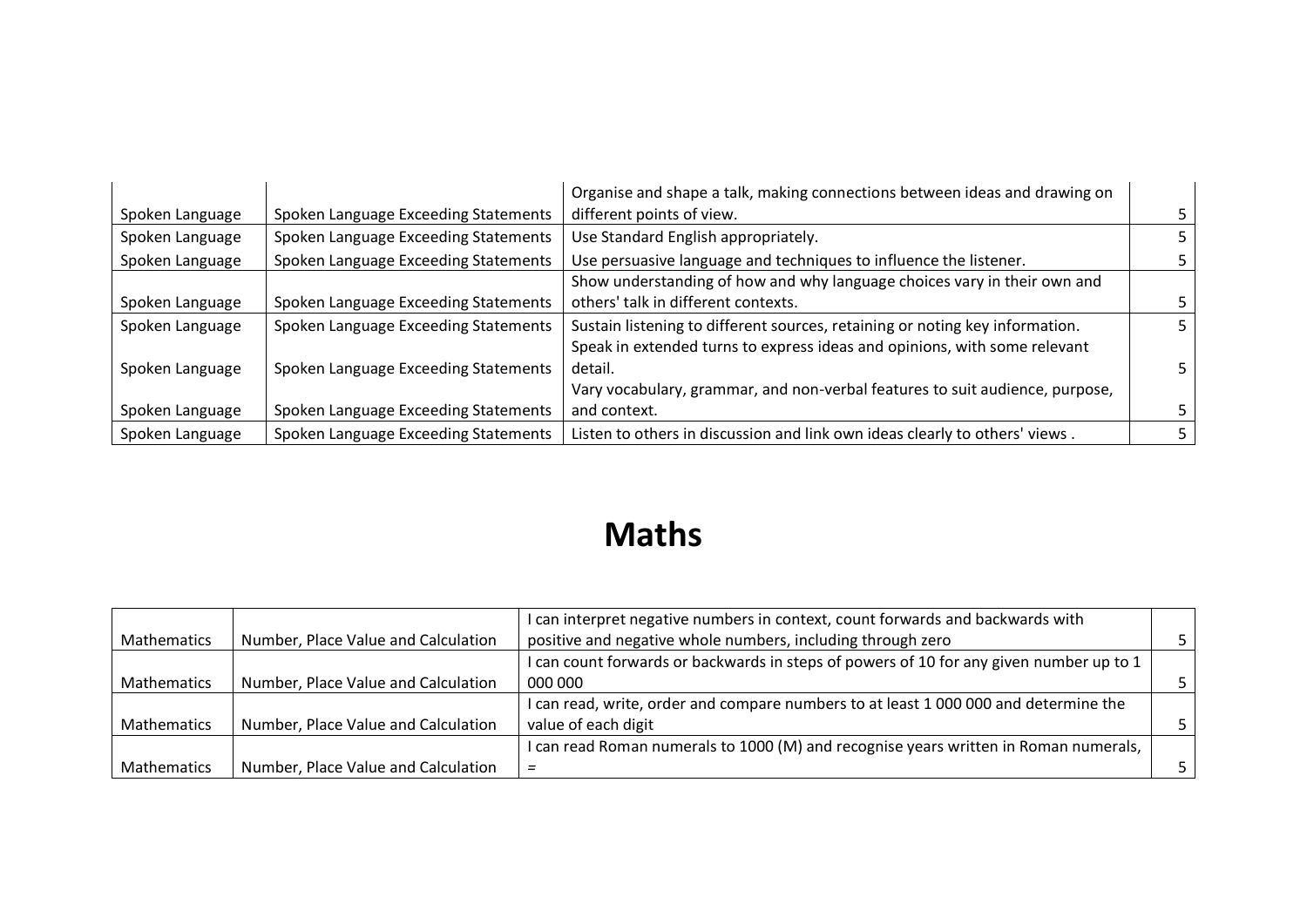|                    |                                     | I can round any number up to 1 000 000 to the nearest 10, 100, 1000, 10 000 and 100               |   |
|--------------------|-------------------------------------|---------------------------------------------------------------------------------------------------|---|
| Mathematics        | Number, Place Value and Calculation | 000                                                                                               | 5 |
| Mathematics        | Number, Place Value and Calculation | I can solve number problems and practical problems that involve all of the above                  | 5 |
| <b>Mathematics</b> | Number, Place Value and Calculation | I can add and subtract numbers mentally with increasingly large numbers                           | 5 |
|                    |                                     | I can add and subtract whole numbers with more than 4 digits, including using formal              |   |
| Mathematics        | Number, Place Value and Calculation | written methods (columnar addition and subtraction)                                               | 5 |
|                    |                                     | I can solve addition and subtraction multi-step problems in contexts, deciding which              |   |
| Mathematics        | Number, Place Value and Calculation | operations and methods to use and why.                                                            | 5 |
| Mathematics        | Number, Place Value and Calculation | I can recall multiplication and division facts for all multiplication tables up to $12 \times 12$ | 5 |
|                    |                                     | I can multiply numbers up to 4 digits by a one digit number using a formal written                |   |
| Mathematics        | Number, Place Value and Calculation | method                                                                                            | 5 |
|                    |                                     | I can multiply numbers up to 4 digits by a two-digit number using a formal written                |   |
| Mathematics        | Number, Place Value and Calculation | method, including long multiplication                                                             | 5 |
|                    |                                     | I can divide numbers up to 4 digits by a one-digit number using the formal written                |   |
| Mathematics        | Number, Place Value and Calculation | method of short division and interpret remainders appropriately for the context                   | 5 |
| <b>Mathematics</b> | Number, Place Value and Calculation | I can multiply and divide numbers mentally drawing upon known facts                               | 5 |
|                    |                                     | I can multiply and divide whole numbers and those involving decimals by 10, 100 and               |   |
| Mathematics        | Number, Place Value and Calculation | 1000                                                                                              | 5 |
|                    |                                     | I can identify multiples and factors, including finding all factor pairs of a number, and         |   |
| Mathematics        | Number, Place Value and Calculation | common factors of two numbers                                                                     | 5 |
|                    |                                     | I can recognise and use square numbers and cube numbers, and the notation for                     |   |
| Mathematics        | Number, Place Value and Calculation | squared and cubed                                                                                 | 5 |
|                    |                                     | I know and can use the vocabulary of prime numbers, prime factors and composite                   |   |
| Mathematics        | Number, Place Value and Calculation | (non-prime) numbers                                                                               | 5 |
| Mathematics        | Number, Place Value and Calculation | I can establish whether a number up to 100 is prime and recall prime numbers up to 19             | 5 |
|                    |                                     | I can solve problems involving multiplication and division including using knowledge of           |   |
| Mathematics        | Number, Place Value and Calculation | factors and multiples, squares and cubes                                                          | 5 |
|                    |                                     | I can solve problems involving multiplication and division, including scaling by simple           |   |
| Mathematics        | Number, Place Value and Calculation | fractions and problems involving simple rates                                                     | 5 |
|                    |                                     | I can solve problems involving addition, subtraction, multiplication and division and a           |   |
| <b>Mathematics</b> | Number, Place Value and Calculation | combination of these, including understanding the meaning of the equals sign.                     | 5 |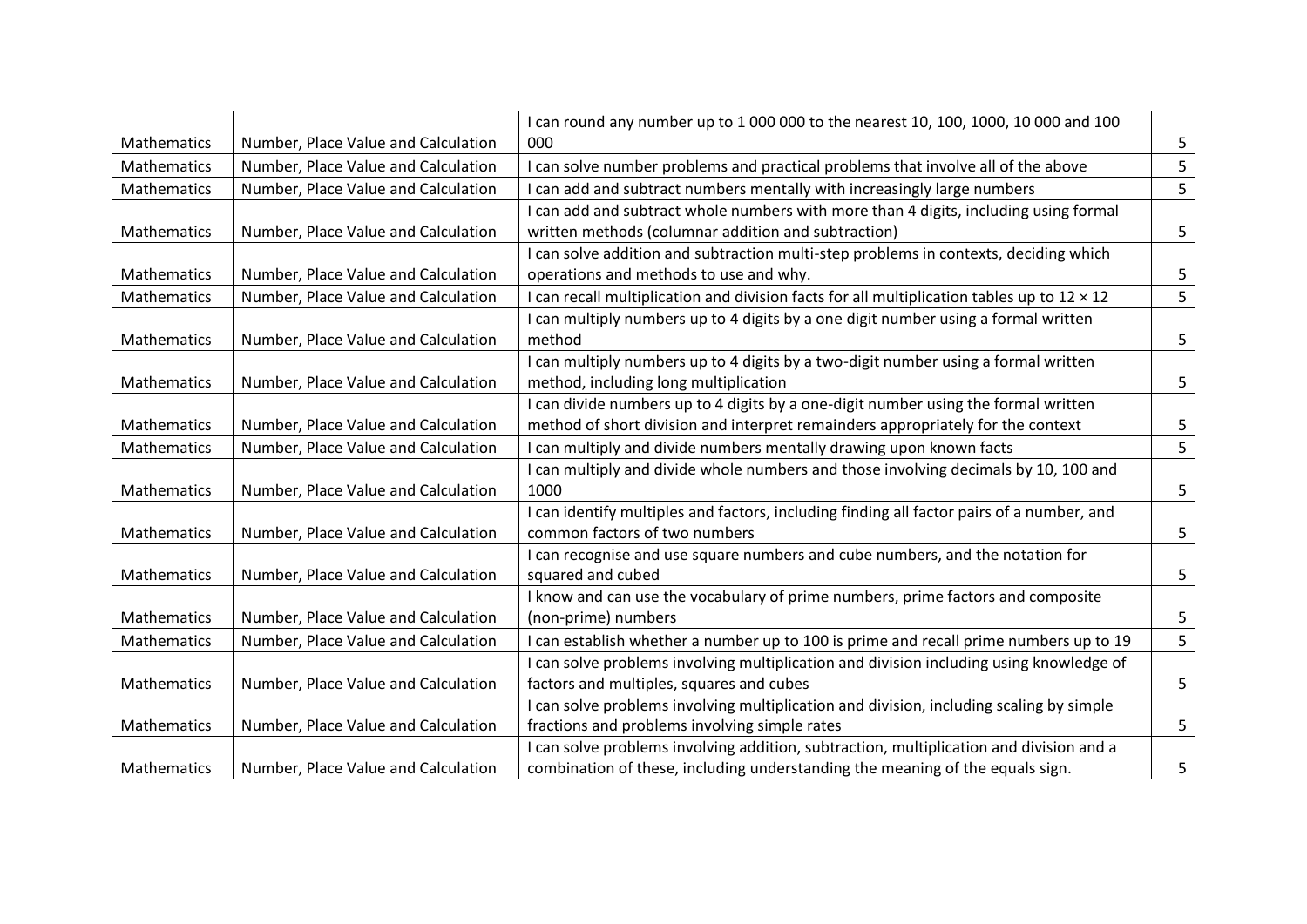|             |                                     | I can use rounding to check answers to calculations and determine, in the context of a                                     |   |
|-------------|-------------------------------------|----------------------------------------------------------------------------------------------------------------------------|---|
| Mathematics | Number, Place Value and Calculation | problem, levels of accuracy                                                                                                | 5 |
|             |                                     | I can recognise and use thousandths and relate them to tenths, hundredths and decimal                                      |   |
| Mathematics | Number, Place Value and Calculation | equivalents                                                                                                                | 5 |
| Mathematics | Number, Place Value and Calculation | I can read, write, order and compare numbers with up to three decimal places                                               | 5 |
| Mathematics | Number, Place Value and Calculation | I can round decimals with two decimal places to the nearest whole number and to one<br>decimal place                       | 5 |
|             |                                     | I can compare and order fractions whose denominators are all multiples of the same                                         |   |
| Mathematics | Number, Place Value and Calculation | number                                                                                                                     | 5 |
|             |                                     | I can identify, name and write equivalent fractions of a given fraction, represented                                       |   |
| Mathematics | Number, Place Value and Calculation | visually, including tenths and hundredths                                                                                  | 5 |
| Mathematics | Number, Place Value and Calculation | I can read and write decimal numbers as fractions (e.g. $0.71 = \frac{71}{100}$ )                                          | 5 |
|             |                                     | I can recognise the per cent symbol (%) and understand that per cent relates to                                            |   |
| Mathematics | Number, Place Value and Calculation | "number of parts per hundred"                                                                                              | 5 |
| Mathematics | Number, Place Value and Calculation | I can write percentages as a fraction with denominator 100 as a decimal fraction                                           | 5 |
|             |                                     | I can add and subtract fractions with the same denominator and multiples of the same                                       |   |
| Mathematics | Number, Place Value and Calculation | number                                                                                                                     | 5 |
|             |                                     | I can recognise mixed numbers and improper fractions and convert from one form to                                          |   |
| Mathematics | Number, Place Value and Calculation | the other                                                                                                                  | 5 |
| Mathematics | Number, Place Value and Calculation | I can write mathematical statements > 1 as a mixed number (e.g. $\frac{2}{5} + \frac{4}{5} = \frac{6}{5} = \frac{11}{5}$ ) | 5 |
|             |                                     | I can multiply proper fractions and mixed numbers by whole numbers, supported by                                           |   |
| Mathematics | Number, Place Value and Calculation | materials and diagrams                                                                                                     | 5 |
| Mathematics | Number, Place Value and Calculation | I can solve problems involving numbers up to three decimal places                                                          | 5 |
|             |                                     | I can solve problems which require knowing percentage and decimal equivalents of $\frac{1}{2}$ ,                           |   |
| Mathematics | Number, Place Value and Calculation | $\frac{1}{4}$ , $\frac{1}{5}$ , $\frac{2}{5}$ , $\frac{4}{5}$ and those with a denominator of a multiple of 10 or 25       | 5 |
|             |                                     | I can measure and calculate the perimeter of composite rectilinear shapes in                                               |   |
| Mathematics | Measurement                         | centimetres and metres.                                                                                                    | 5 |
|             |                                     | I can calculate and compare the area of rectangles (including squares), and including                                      |   |
|             |                                     | using standard units, square centimetres (cm <sup>2</sup> ) and square metres (m <sup>2</sup> ) and estimate the           |   |
| Mathematics | Measurement                         | area of irregular shapes                                                                                                   | 5 |
|             |                                     | I can estimate volume [for example, using 1 cm3 blocks to build cuboids (including                                         |   |
| Mathematics | Measurement                         | cubes)] and capacity [for example, using water]                                                                            | 5 |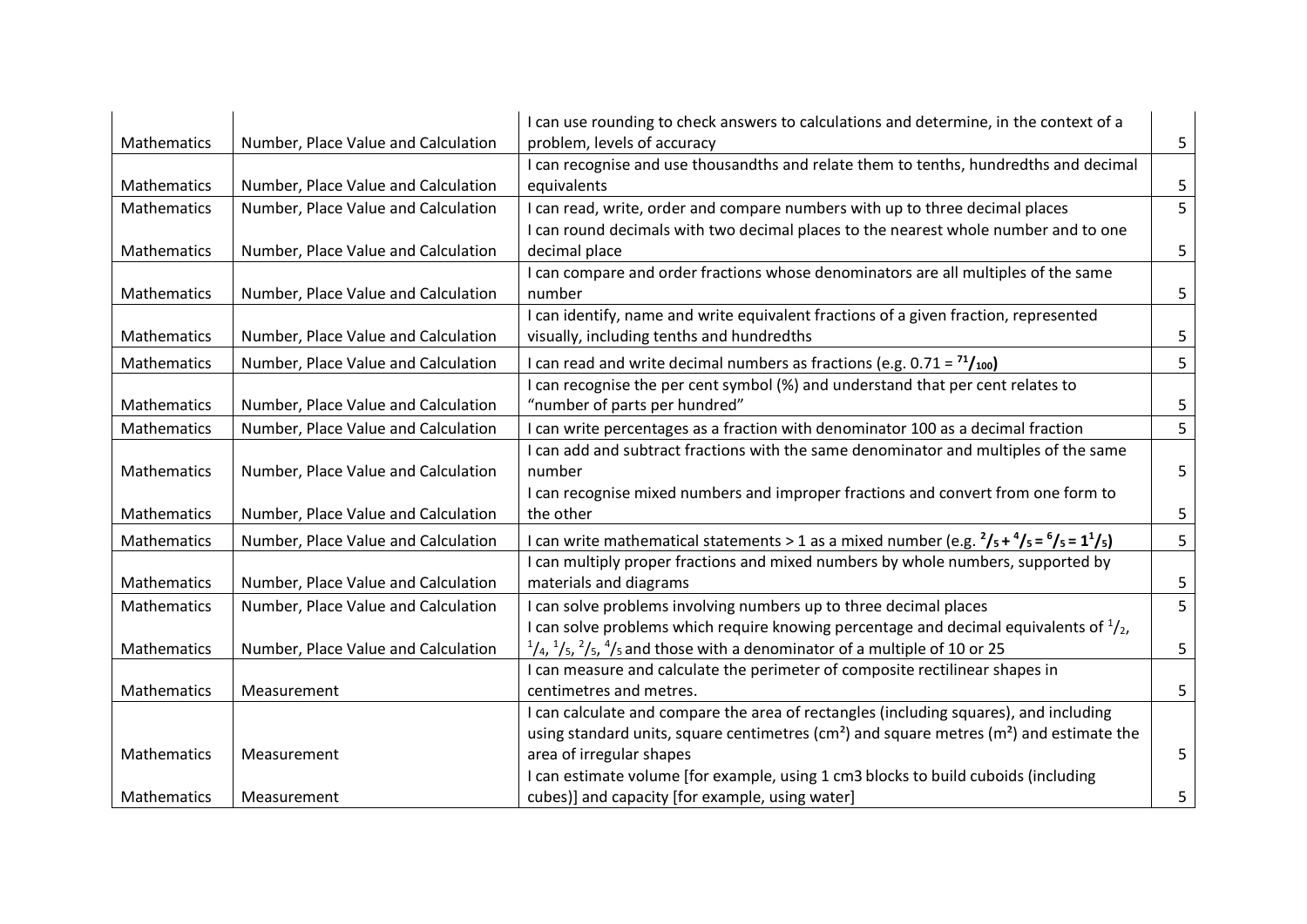| <b>Mathematics</b> | Measurement       | I can solve problems involving converting between units of time                           | 5 |
|--------------------|-------------------|-------------------------------------------------------------------------------------------|---|
|                    |                   | I can convert between different units of metric measure (for example, kilometre and       |   |
|                    |                   | metre; centimetre and metre; centimetre and millimetre; gram and kilogram; litre and      |   |
| Mathematics        | Measurement       | millilitre)                                                                               | 5 |
|                    |                   | I can understand and use approximate equivalences between metric units and common         |   |
| Mathematics        | Measurement       | imperial units such as inches, pounds and pints                                           | 5 |
|                    |                   | I can use all four operations to solve problems involving measure [for example, length,   |   |
| <b>Mathematics</b> | Measurement       | mass, volume, money] using decimal notation, including scaling                            | 5 |
| Mathematics        | Geometry          | I can identify 3-D shapes, including cubes and other cuboids, from 2-D representations    | 5 |
|                    |                   | I know angles are measured in degrees. I can draw given angles and measure them in        |   |
| <b>Mathematics</b> | Geometry          | degrees $(°)$ .                                                                           | 5 |
| Mathematics        | Geometry          | I can identify angles at a point and one whole turn (total 360°)                          | 5 |
| Mathematics        | Geometry          | I can identify angles at a point on a straight line and $\frac{1}{2}$ a turn (total 180°) |   |
| Mathematics        | Geometry          | I can identify other multiples of 90°                                                     |   |
| <b>Mathematics</b> | Geometry          | can estimate and compare acute, obtuse and reflex angles                                  | 5 |
|                    |                   | I can use the properties of rectangles to deduce related facts and find missing lengths   |   |
| <b>Mathematics</b> | Geometry          | and angles                                                                                | 5 |
|                    |                   | I can distinguish between regular and irregular polygons based on reasoning about         |   |
| <b>Mathematics</b> | Geometry          | equal sides and angles                                                                    | 5 |
|                    |                   | I can identify, describe and represent the position of a shape following a reflection or  |   |
| <b>Mathematics</b> | Geometry          | translation, using the appropriate language, and know that the shape has not changed      |   |
| Mathematics        | <b>Statistics</b> | can complete, read and interpret information in tables, including timetables              | 5 |
|                    |                   | can solve comparison, sum and difference problems using information presented in a        |   |
| <b>Mathematics</b> | <b>Statistics</b> | line graph                                                                                | 5 |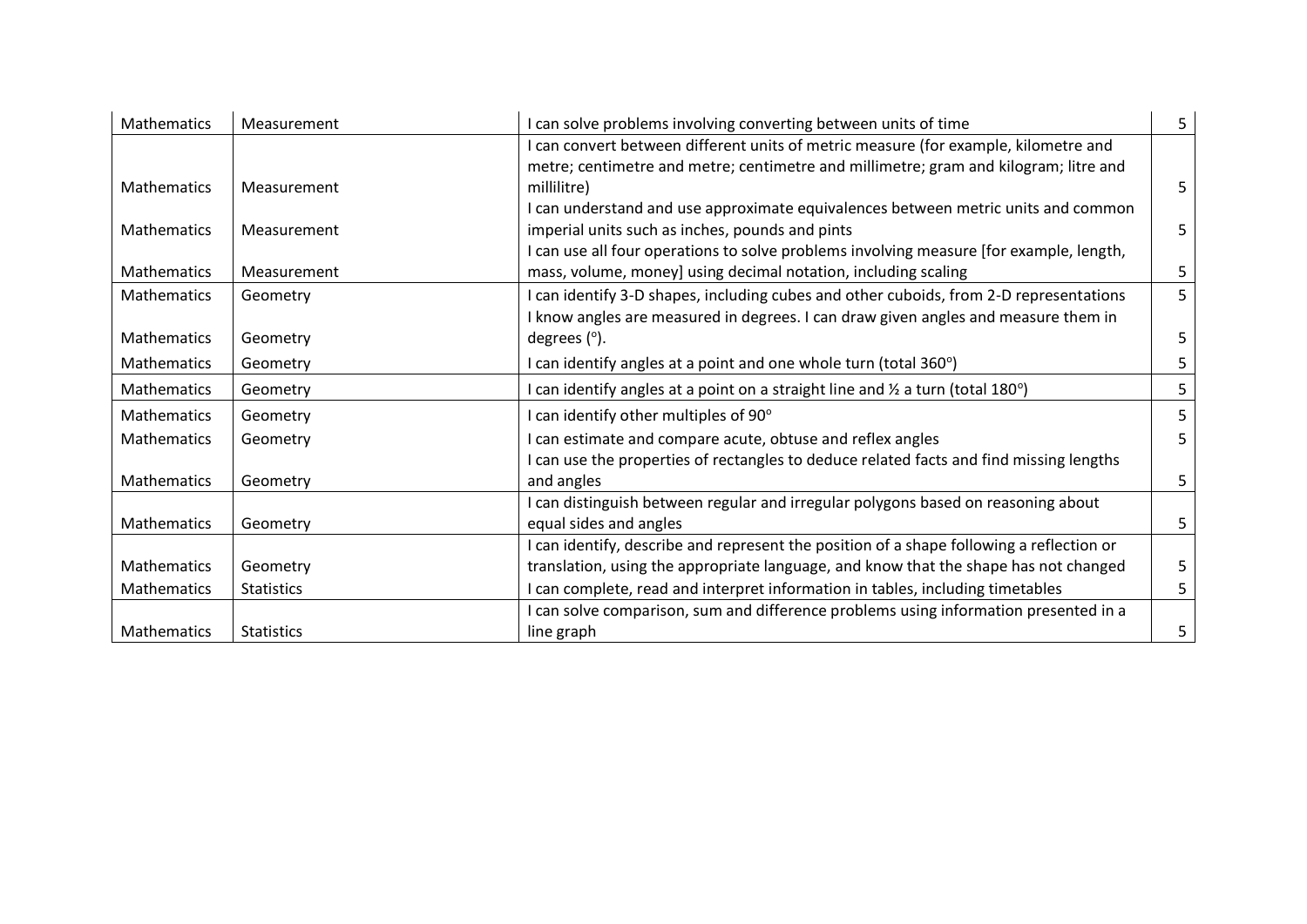#### **Science**

| Science |                                 | Plan different types of scientific enquiries to answer questions, including recognising and controlling     |   |
|---------|---------------------------------|-------------------------------------------------------------------------------------------------------------|---|
|         | <b>Working Scientifically</b>   | variables where necessary.                                                                                  | 5 |
|         |                                 | Take measurements, using a range of scientific equipment, with increasing accuracy and precision, taking    |   |
| Science | <b>Working Scientifically</b>   | repeat readings when appropriate.                                                                           | 5 |
|         |                                 | Record data and results of increasing complexity using scientific diagrams and labels, classification keys, |   |
| Science | <b>Working Scientifically</b>   | tables, scatter graphs, bar and line graphs.                                                                |   |
| Science | <b>Working Scientifically</b>   | Use test results to make predictions to set up further comparative and fair tests.                          | 5 |
|         |                                 | Report and present findings from enquiries, including conclusions, causal relationships and explanations    |   |
| Science | <b>Working Scientifically</b>   | of and degree of trust in results, in oral and written forms such as displays and other presentations.      | 5 |
| Science | <b>Working Scientifically</b>   | Identify scientific evidence that has been used to supporter refute ideas or arguments.                     |   |
| Science | <b>Working Scientifically</b>   | GD: Explore different ways to test an idea, choose the best way and give reasons.                           |   |
| Science | <b>Working Scientifically</b>   | GD: Vary one factor whilst keeping the others the same in an experiment.                                    |   |
| Science | <b>Working Scientifically</b>   | GD: Use information to help make a prediction.                                                              | 5 |
| Science | <b>Working Scientifically</b>   | GD: Explain (in simple terms) a scientific idea and what evidence supports it.                              | 5 |
|         | Living Things and their         |                                                                                                             |   |
| Science | Habitats                        | Describe the differences in the life cycles of a mammal, an amphibian, an insect and a bird.                | 5 |
|         | Living Things and their         |                                                                                                             |   |
| Science | <b>Habitats</b>                 | Describe the life process of reproduction in some plant sand animals.                                       | 5 |
|         | Living Things and their         | GD: Observe their local environment and draw conclusions about life-cycles, for example, the vegetable      |   |
| Science | Habitats                        | garden or plants in a shrubbery.                                                                            | 5 |
|         | Living Things and their         |                                                                                                             |   |
| Science | Habitats                        | GD: Create a timeline to indicate stages of growth in certain animals, such as frogs and butterflies.       | 5 |
| Science | <b>Animals including Humans</b> | Describe the changes as humans develop to old age.                                                          | 5 |
| Science | Earth and Space                 | Describe the movement of the Earth, and other planets, relative to the Sun in the solar system.             | 5 |
| Science | Earth and Space                 | Describe the movement of the Moon relative to the Earth.                                                    |   |
| Science | Earth and Space                 | Describe the Sun, Earth and Moon as approximately spherical bodies.                                         | 5 |